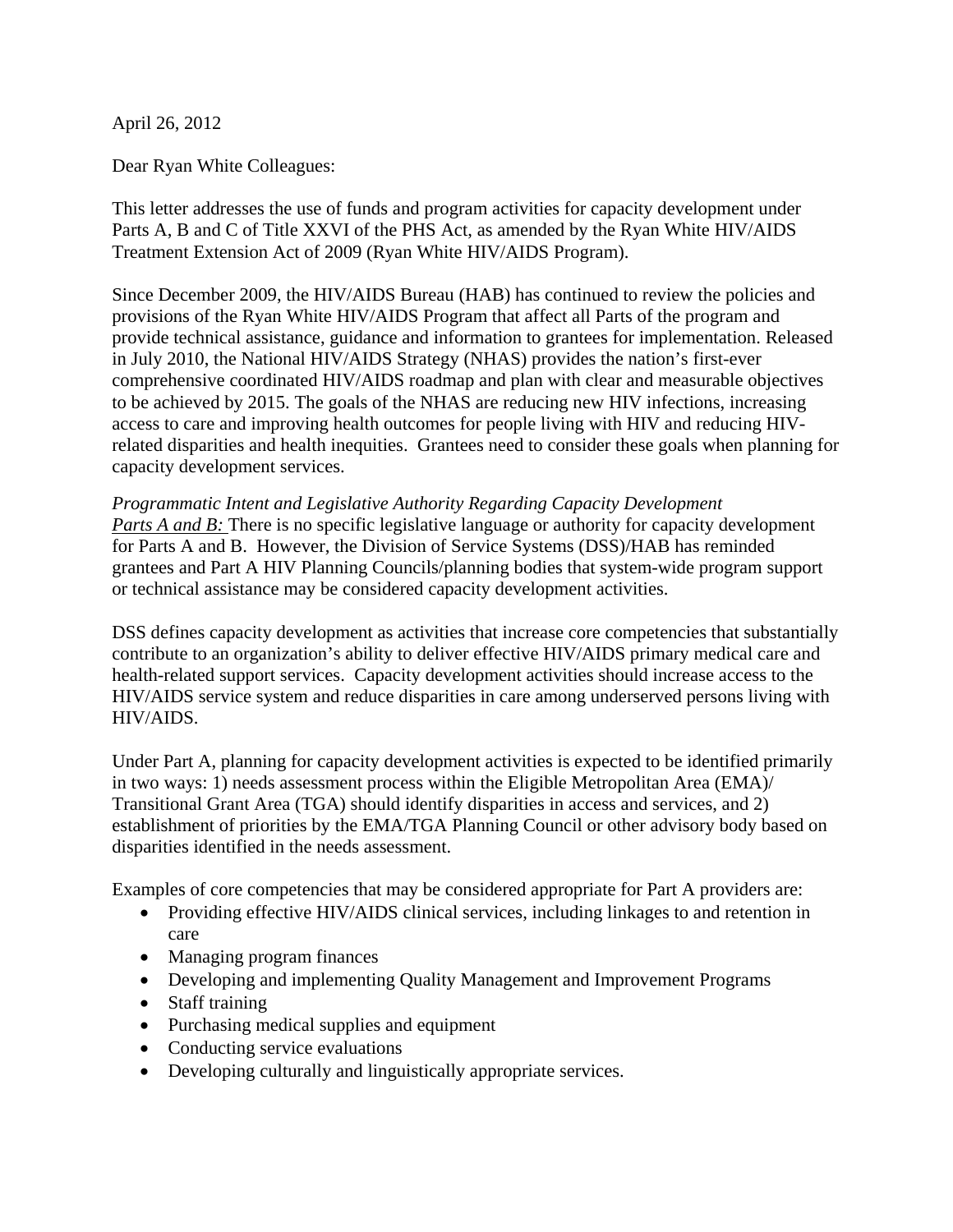Under Part B, capacity development needs and activities resulting from disparities in the availability of HIV-related services in historically underserved communities and rural communities are expected to be included in the annual Part B Comprehensive Plan. This plan describes the organization and delivery of HIV health care and support services to be funded. Examples of infrastructure development for capacity development under Parts A and B may include:

- Service Delivery Systems
- Patient Self Management
- Cultural and Linguistic Competency
- Fiscal Accountability Systems
- Management Systems
- Evaluation Systems
- Staff Training

Other capacity development activities under Parts A and B may include but are not limited to:

- Identifying, establishing and strengthening clinical, administrative, managerial, and management information system (MIS) structures so that the grantee/subgrantee may become able to offer, enhance, or expand comprehensive HIV primary health care (i.e., medical record systems, QA systems, web-based systems, telehealth, etc.);
- Developing and enhancing a financial management and accountability system that is capable of managing multiple sources of funding for HIV core medical and support services;
- Developing and enhancing systems to assure compliance with HAB subgrantee monitoring standards;
- Developing and implementing a clinical quality management (CQM) program which, at a minimum, ensures implementation and adherence to all Public Health Service guidelines for care and treatment of HIV and related illnesses, including the development or improvement of HIV medical record systems;
- Increasing the capability of a grantee/subgrantee to oversee its HIV service provision, including development of an organizational strategic plan for HIV care, education of Board members regarding the HIV program, and staff training and development regarding HIV care as a package of activities designed to implement, expand, or enhance comprehensive HIV core medical and support services;
- Purchasing clinical supplies and equipment for the purpose of developing, enhancing, or expanding HIV primary care services (i.e., purchase of dental chairs and equipment to begin an HIV dental clinic; modification of a ventilation system to accommodate TB care, etc.);
- Developing a grantee's/subgrantee's strategic plan to address changes in the health care environment including those in the Affordable Care Act or changes in the HIV epidemic in a particular contained community;
- Developing a cultural and linguistic competency training program aimed at staff or other HIV provider partners. The cultural competency training could be designed to train staff in meeting the needs of consumers with HIV/AIDS of particular cultures and of which the organization has limited knowledge and experience in serving;